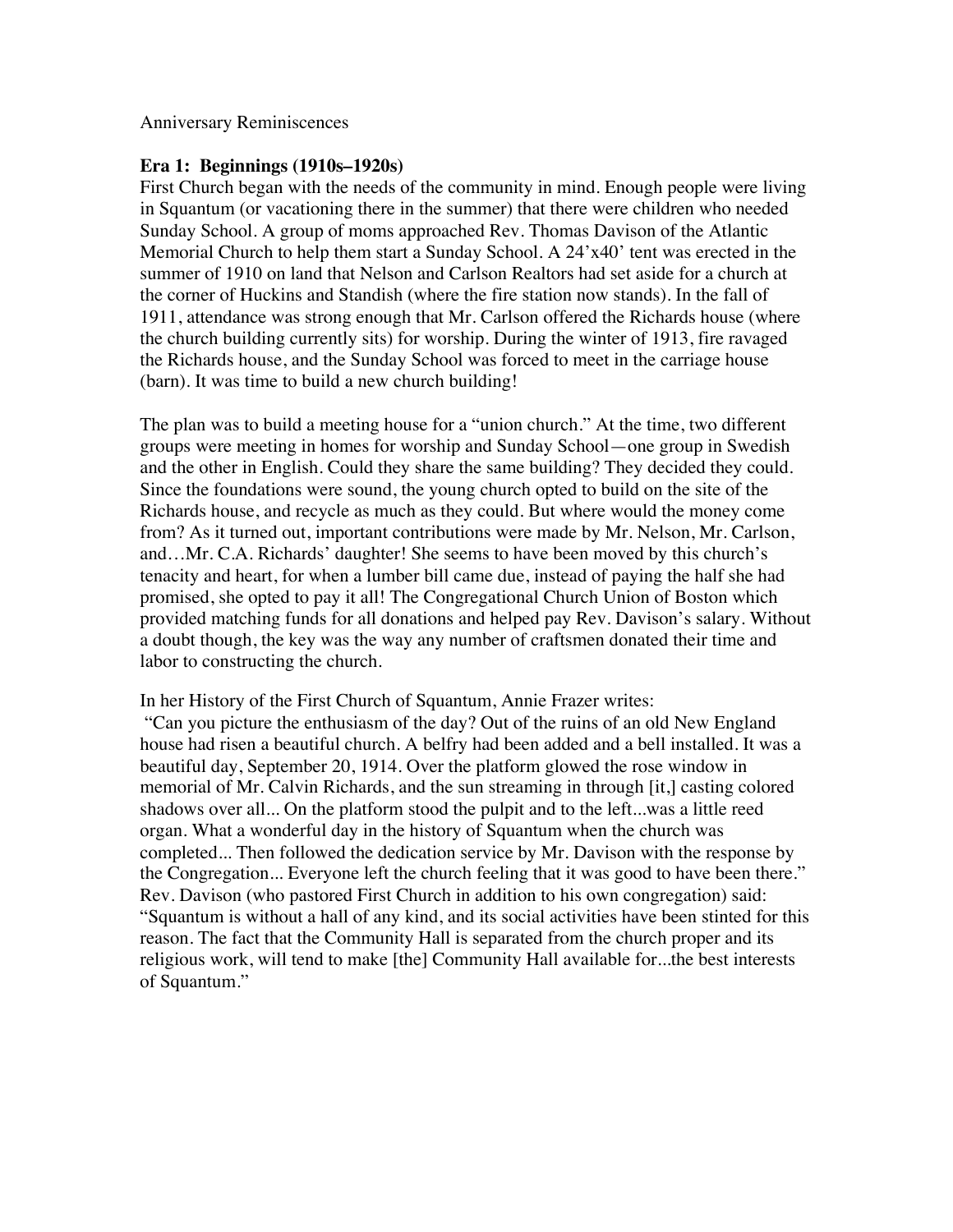### **Era 2: 1920s–1940s**

Squantum was growing and so was the church. The congregation was thinking about moving its usual afternoon or evening worship service to the morning, and a full-time pastor was going to be necessary. In September 1923, Rev. Davison resigned to focus on serving Atlantic Memorial Church, stating "that no matter how consecrated a minister may be, that no man could do justice when supplying any field outside of his main work." A series of young pastors helped First Church to grow. During this period, part of Squantum continued to be strongly Swedish, and many of these people enriched First Church with their hard work and faithful souls. At a time when there was some general prejudice against Swedes in society, the church continued to be a place of welcome for everyone, regardless of denomination. After World War II, the community swelled with people and activities…and so did the church, until it was bursting at the seams. To accommodate all the groups, activities and people, the church built a major addition that flipped the sanctuary around, and added class rooms, meeting spaces and offices. First Church was ready for the next era.

# **Era 3: 1950s–1960s**

The First Church of Squantum was one of the hubs for life in Squantum. Several women's fellowships—including Ladies Aid, Evening Aid and Friendship Circle—joined the Burrows Men's Class and later the Sumner Men's Group. Youth groups were important to the church too. Early on this was called Christian Endeavor, but later would become the mainstays of the Junior and Senior Pilgrim Fellowships. The Church fielded girls and boys basketball teams for the church league and often captured the championship, as our trophies can attest! Singing groups that had always been popular really bloomed with boys choirs, men's and women's choirs, and children's choir. In 1959, the church reached its high water mark of 477 active members with two morning worship services on Sunday, plus a service they called "the mariner service" at 7:30 in the evening. World missions were a real concern for the people of First Church, and they supported many efforts abroad.

#### **Era 4: 1970s–1980s**

Beginning late in the 1960s and continuing through the 1980s, many churches around the country saw steady declines in membership and attendance. The First Church of Squantum was no stranger to this trend. Many churches wanted to continue to do all the things they loved, but this sometimes made it harder to adapt to the changing society. In 1978, the church called Dr. Gene Langevin, who brought tremendous energy and ability to the pastorate. He came out of the Baptist tradition and was known for his teaching skills in Bible study. He also felt called to minister to disadvantaged and at-risk youth and tried to share this passion with the church. The church saw some resurgence, particularly in children's and youth ministries.